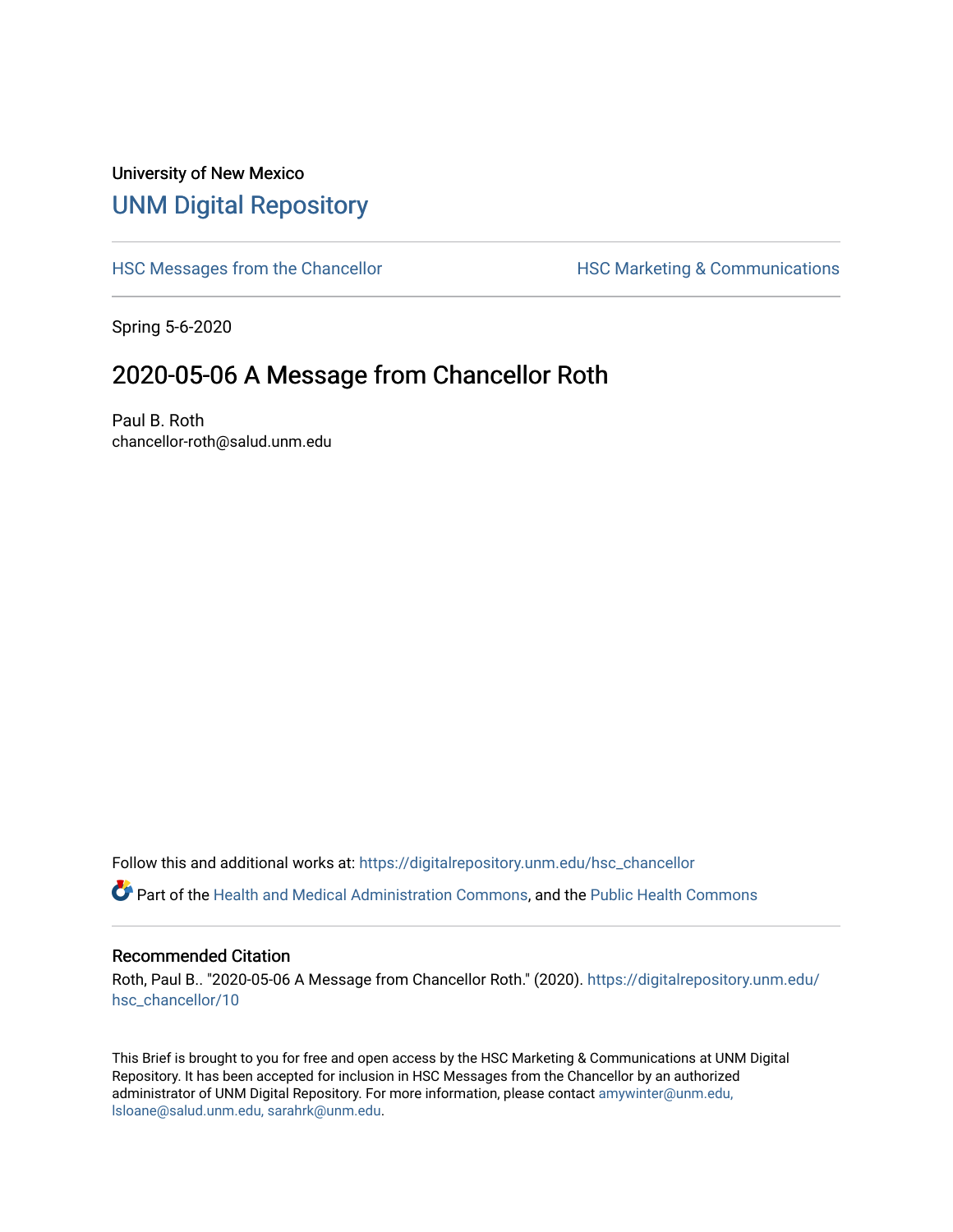

### [View this email in your browser](https://mailchi.mp/34466a24656c/message-from-the-chancellor-coronavirus-4408196?e=b4bbfca2c0)

# **A Message from Chancellor Roth**

Dear Colleagues:

The tragic human toll taken by the COVID-19 pandemic in terms of lives lost and lingering health effects for those who have survived the infection is substantial: more than 160 New Mexicans have already died. I will be focusing on wellness resources during my Chancellor Chat tomorrow at noon. Join us by logging on [using this link.](https://unm.us19.list-manage.com/track/click?u=59ce53c1a4dedb490bac78648&id=02c9777307&e=b4bbfca2c0) We have corrected the previous audience limitation issues, so I look forward to seeing all of you.

Meanwhile, the true scale of the devastating economic impact resulting from the need to close businesses and maintain social distancing to stem the tide of new infections is increasingly coming into focus.

Government economists projected today that state revenues might decline by up to 30 percent due to lost tax revenue, particularly in the oil and gas sector.

We have seen similar impacts at the Health Sciences Center, where thousands of surgeries and other elective procedures were canceled or postponed to free up the hospital resources needed to care for COVID patients.

Yesterday, at a meeting of the Board of Regents HSC Committee, Ava Lovell, our Senior Executive Officer for Finance & Administration, reported that prior to the COVID outbreak we had been on track to generate a \$50 million to \$70 million net margin for FY 2020. This was due to major operational improvements and supply chain savings, coupled with positive Medicaid rate enhancements.